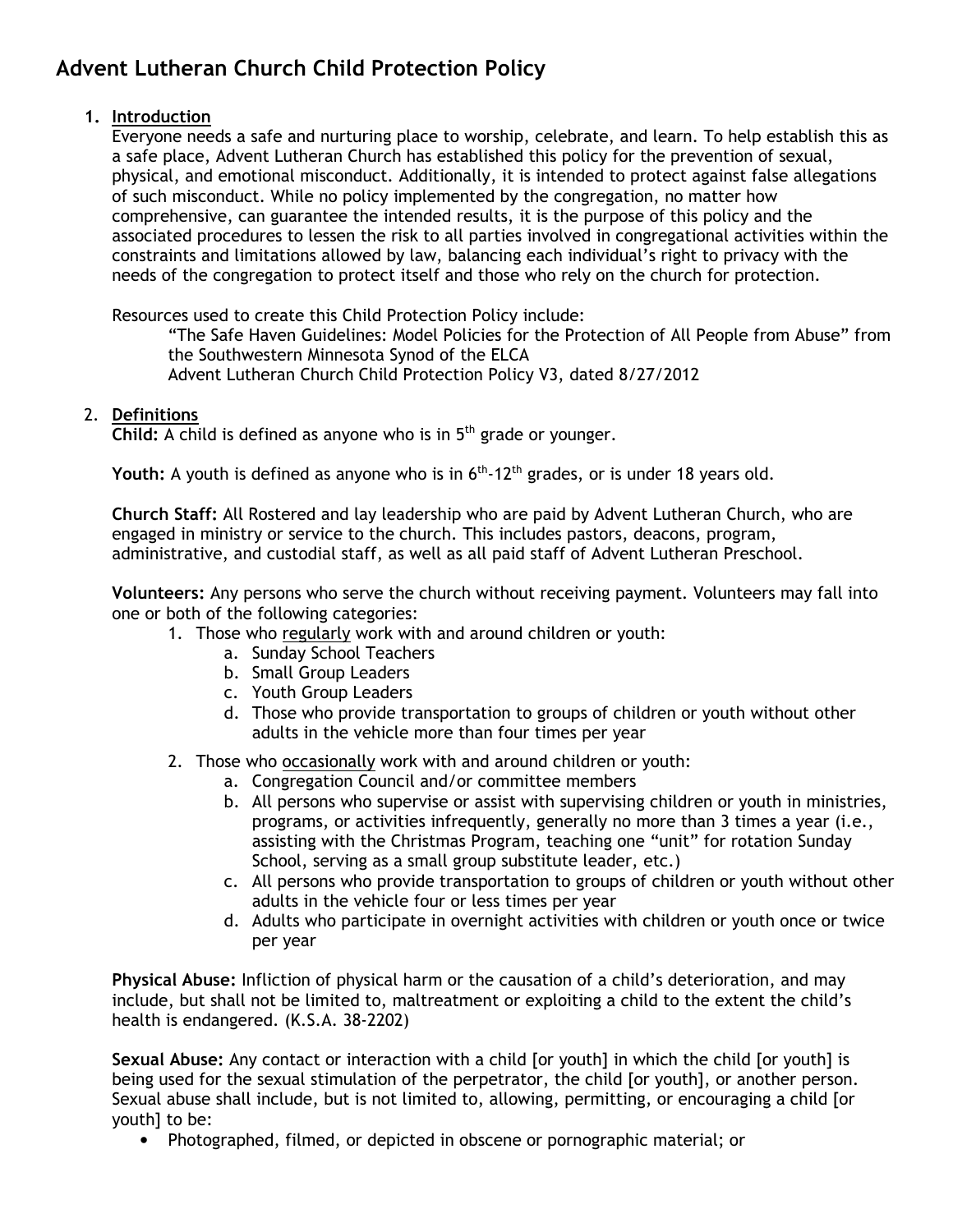• Subjected to aggravated human trafficking, as defined in K.S.A. 2014 Supp. 21-5426(b), and amendments thereto, if committed in whole or in part for the purpose of the sexual gratification of the offender or another, or be subjected to an act which would constitute conduct proscribed by article 55 of chapter 21 of the Kansas Statues Annotated or K.S.A. 2015 Supp. 21-6419 or 21-6422, and amendments thereto. (K.S.A. 38-2202)

Contact solely between children shall meet the criteria only if the contact also involves force, intimidation, difference in maturity, or coercion. KAR 30-46-10(i).

#### 3. **Policy Administration**

The Director of Youth Ministries, the Church Administrator, and the Senior Pastor shall co-administer this policy and be responsible for compliance with it. The policy administrators shall be responsible for ensuring that all processes for volunteer selection are followed and that all records are maintained.

- Current policy administrator information can be found in Appendix A.
- Policy administrator information shall be updated as often as needed.

Each potential volunteer shall have a file created for them which includes all application materials (application form, signed background check and motor vehicle records check release forms) as well as results of background check and motor vehicle records check, reference checks (notes from phone calls, emails, forms returned, etc.), and any notes kept during the applicant interview, as well as any other information the policy administrators feel should be included in the file.

All records and results are considered confidential and will be kept in a secure location. Only the policy administrators, Advent Lutheran Church's legal counsel, and Advent Lutheran Church's insurance company shall have access to these records.

Potential volunteers have a right to be informed by Advent Lutheran Church if their application to volunteer has been denied as a result of the background check and reference check process. The applicant has the right to obtain from Advent Lutheran Church any record(s) from the background check (excluding notes/letters/emails from references) that form(s) the basis for the denial.

Each year, the policy administrators, pastoral and program staff, and key volunteers (as determined by the policy administrators) shall review this policy and associated procedures and forms and determine if any revisions need to be made. If revisions are made, the policy administrators shall present the revised policy to the Advent Lutheran Church Congregation Council for approval.

#### 4. **Eligibility**

- Those wishing to volunteer with children or youth must have been an active member (regular or associate) of Advent Lutheran Church for at least six months.
	- $\circ$  Those who have transferred church membership to Advent Lutheran Church can request a waiver of this requirement if the pastor or youth director from the previous congregation provides a positive recommendation as well as a copy of the volunteer's most recent background check.
		- NOTE: All of Advent's application and screening processes will still be applicable to a newly-transferred member. The above is to allow for a waiver to the 6-month rule.
- Individuals who have a criminal conviction for, or have pled guilty to, child abuse, a sexual offense, physical abuse, pedophilic behavior, child pornography, kidnapping, or other related offenses will not be allowed to work with children or youth at Advent Lutheran Church.
	- $\circ$  Individuals who have a criminal conviction not related to the above will be reviewed on a case-by-case basis.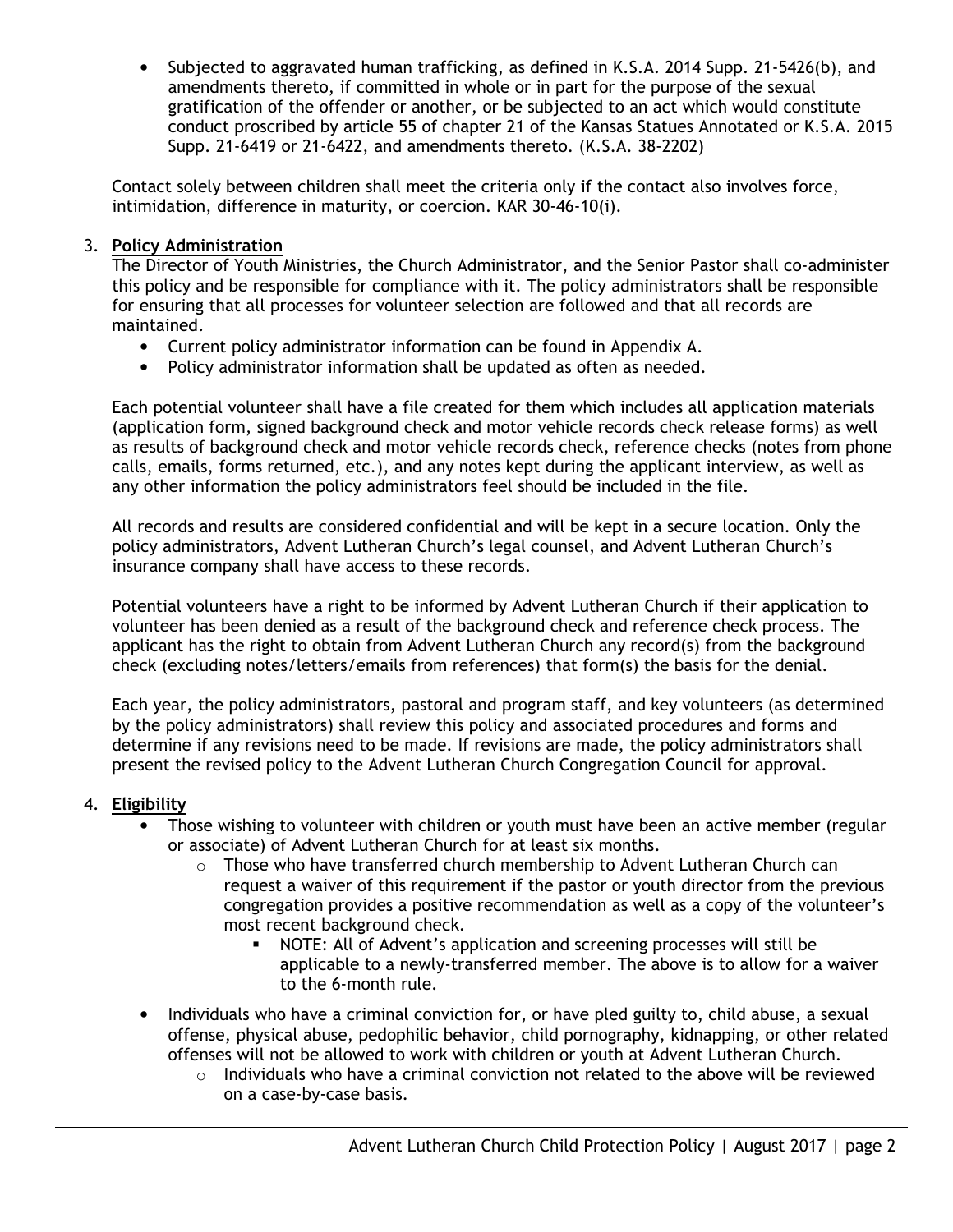- Individuals whose Motor Vehicle Records Check show convictions in the last five years for DUI (for alcohol, illegal, or prescription drugs), reckless driving, or speeding in excess of 15+ mph of posted speed limit will not be allowed to drive children or youth of Advent Lutheran Church for church-sponsored activities.
- All those wishing to volunteer with children must at least be in  $6<sup>th</sup>$  grade and at least two grades higher than the age of children they will be working with.
- All those wishing to volunteer with Middle School (grades 6-8) must at least be in 9<sup>th</sup> grade and at least two grades higher than the age of youth they will be working with.
- All those working with High School youth must be at least one year out of high school. All volunteers must be at least three years older than the oldest youth they will be working with (i.e., if there is an 18-year-old in the youth group, the minimum age of the volunteer is 21).
- All volunteer drivers must be at least 24 years old, have valid Kansas auto insurance, have had an active driver's license for the last three (3) consecutive years, and, at minimum, five (5) years' experience driving.

#### 5. **Application and Screening Process**

- All volunteer applicants must complete a Volunteer Information Form (Appendix B) and Background Authorization Form (Appendix C).
- Applicants must also include their driver's license number and state of issue (Appendix C) if they intend to drive children or youth, regardless of whether they occasionally or regularly drive children or youth, for any church-sponsored activities.
- Applicants need to sign two copies of the Acknowledgement of Receipt of Advent Lutheran Church Child Protection Policy (Appendix D). One copy will be given to the applicant to keep, the other will be kept in the applicant's file.
- Applicants will participate in an individual interview with the Director of Youth Ministries and/or another appropriate staff member of Advent Lutheran Church prior to being accepted as a volunteer. (For example, the Director of Music may interview a potential children/youth choir volunteer, the Deacon or one of the Pastors may interview a potential volunteer who will be providing pastoral care which may put them in contact with children or youth, etc.)
- Potential volunteers must agree to provide references of three persons outside the congregation who know the applicant, preferably who know how the applicant works with children and/or youth.
- Individuals who have been accepted as a volunteer and serve in that capacity on a continuous basis will undergo a background check and motor vehicle records check every three (3) years.
	- $\circ$  "Continuous" means consecutive times when a ministry/program is "running". For example, a Sunday School teacher is considered "continuous" if s/he volunteers during the school year, does not volunteer with any ministry during the summer months when there is no Sunday School, and then begins volunteering again when Sunday School resumes in the fall.
- Volunteers who do not serve on a continuous basis will have another background and/or motor vehicle record check completed when they re-apply to serve as a volunteer. If the individual would like to volunteer within three (3) years of their last volunteer application, the policy administrators and/or the pastoral/program staff can choose to waive the individual interview if the individual has maintained active membership in Advent Lutheran Church.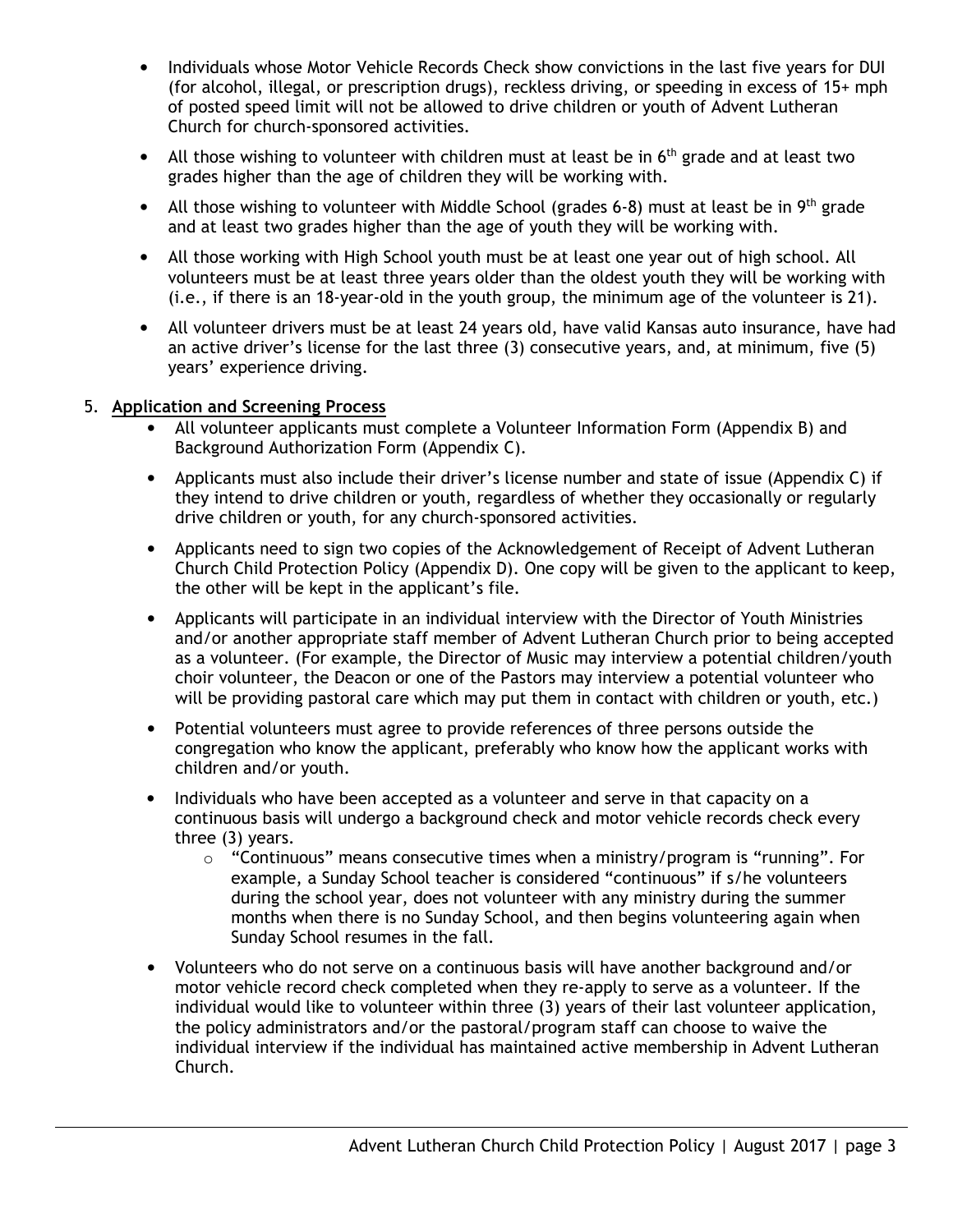#### 6. **Education and Training**

- All individuals who have been accepted as new volunteers must attend an in-person Child Protection Policy Training at the beginning of the church program year (August/September). New volunteers must then go online and complete a "quiz" regarding the contents of the training.
- On an annual basis, at the beginning of the church program year (August/September) all individuals who are returning as a volunteer must either attend an in-person Child Protection Policy Training or view a Child Protection Policy Training video, available on Advent Lutheran Church's website.
	- o If viewing the online video, the volunteer must fill out the corresponding online "quiz" regarding the contents of the video.
- On an annual basis, at the beginning of the church program year (August/September) all volunteers must read "A Guide to Reporting Child Abuse and Neglect", compiled by The Kansas Department for Children and Families. A link to the PDF is available on Advent Lutheran Church's website. Once read, volunteers must fill out the online "quiz", verifying they have read the booklet.

#### 7. **Code of Conduct of Volunteers**

- Volunteers understand that the church will not tolerate abuse of children and youth and agree to comply in spirit and in action with this position.
- Volunteers agree to not physically, sexually, or emotionally abuse or neglect a child or youth.
- Volunteers will respond to children and youth with respect, consideration, and equal treatment, regardless of gender, race, sexual orientation, religion, culture, or socioeconomic status.
- Volunteers should serve as a positive role model for children and youth by maintaining an attitude of respect, patience, and maturity.
- Volunteers should avoid even the appearance of impropriety or favoritism.
- Volunteers agree to comply with Advent Lutheran Church's Child Protection Policy.
- In the event that volunteers observe any inappropriate behaviors or possible policy violations with children or youth, volunteers agree to report their observations to the church's pastoral and/or program staff.
- All volunteers acknowledge their obligation and responsibility to protect children and youth and understand there may be legal requirements to report known or suspected abuse of children or youth to appropriate church leaders and state authorities in accordance with this policy.

#### 8. **Desirable and Undesirable Behaviors**

Advent Lutheran Church is committed to creating and promoting a positive, nurturing environment for our children's and youth ministries that protect our children and youth from abuse and our volunteers and church staff from misunderstandings. When creating safe boundaries for children and youth, it is important to establish what behaviors are appropriate and inappropriate; otherwise that decision is left to each individual. Stating which behaviors are appropriate and inappropriate allows volunteers and staff to comfortably show positive affection in ministry, and yet identify individuals who are not maintaining safe boundaries with children or youth. The following guidelines are to be carefully followed by all volunteers and church staff working around or with children or youth.

Love and affection are part of church life and ministry. There are many ways to demonstrate affection while maintaining positive and safe boundaries with children and youth.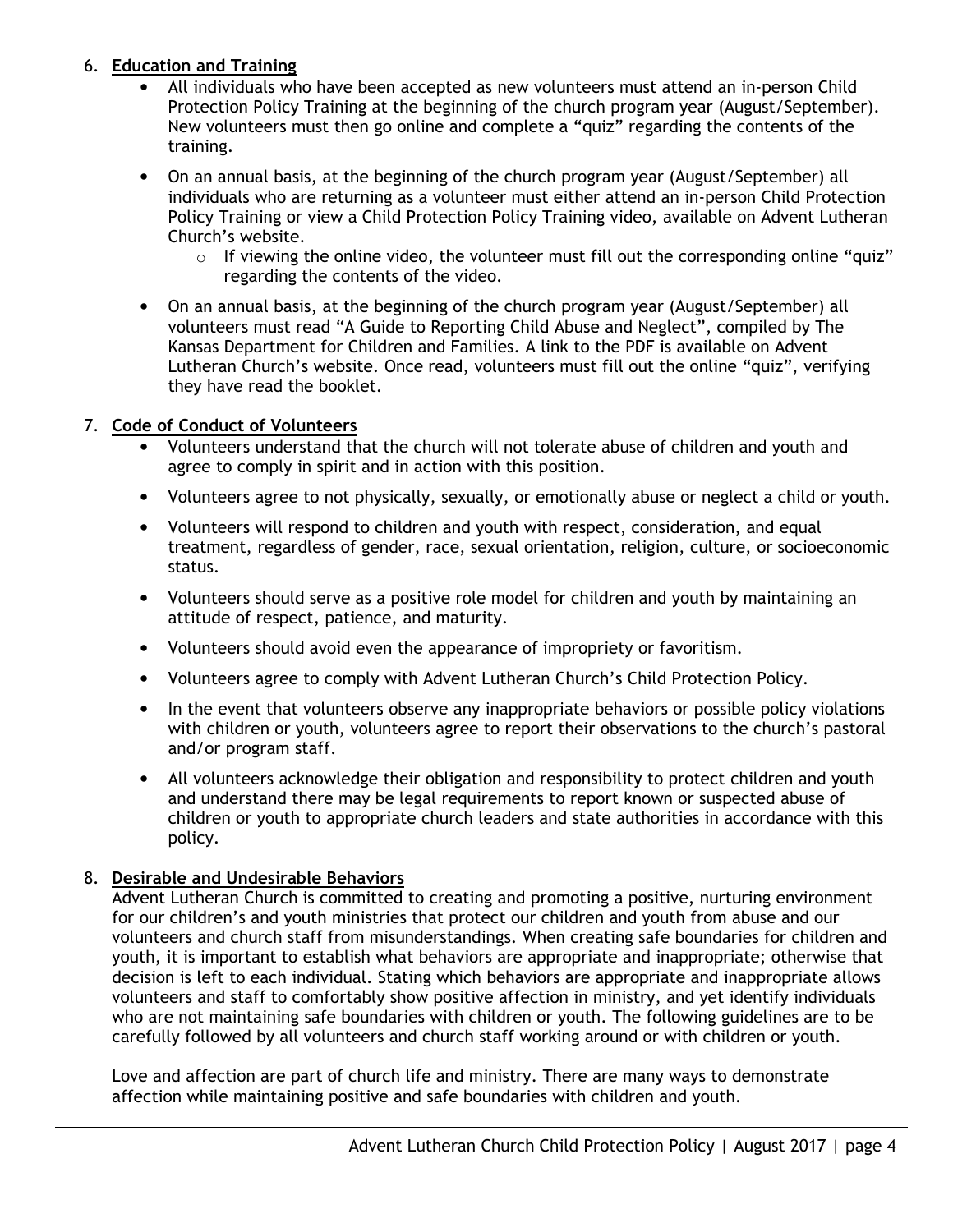Some positive and appropriate forms of affection are listed below:

- Brief hugs. Preferred hugs are "side-to-side" hugs
- Pats on shoulder or upper back
- Handshakes, fist bumps, high-fives, etc.
- Verbal praise
- Holding hands while walking with small children (8 years old and younger)
- Sitting beside small children
- Kneeling or bending down for huddles with small children
- Holding hands during prayer

The following forms of affection are considered inappropriate with children and youth because many of them are the behaviors that predators use to groom children and/or youth and their parents for later molestation or can be, in and of themselves, sexual abuse:

- Lengthy embraces
- Kisses of any kind
- Holding children over three (3) years old on the lap
- Any sexualized touching
- Touching the bottom, chest, or genital areas of any child or youth other than for appropriate diapering or toileting of infants and toddlers
- Being alone with a child or youth/being out of view of others and alone with a child or youth
- Occupying a bed with a child or youth
- Touching knees or legs of children or youth
- Wrestling with children or youth
- Tickling children or youth
- Piggyback rides (either giving a child or youth one or receiving one from a child or youth)
- Picking up a child older than a toddler or youth for any reason
- Any type of a massage given by a child or youth to an adult
- Any type of massage given by an adult to a child or youth
- Any form of unwanted affection or physical contact
- Comments or compliments (spoken, written, or electronic) that relate to physique or body development (Examples include: "You sure are developing", or, "You look really hot in those jeans")
- Snapping bras or giving "wedgies" or any touching of underwear or swimwear
- Giving gifts or money to individual children or youth
- Secret meals with individual children or youth
- Secret communications with youth, regardless of medium
- Private scheduled meetings, outings, or events with just one child or youth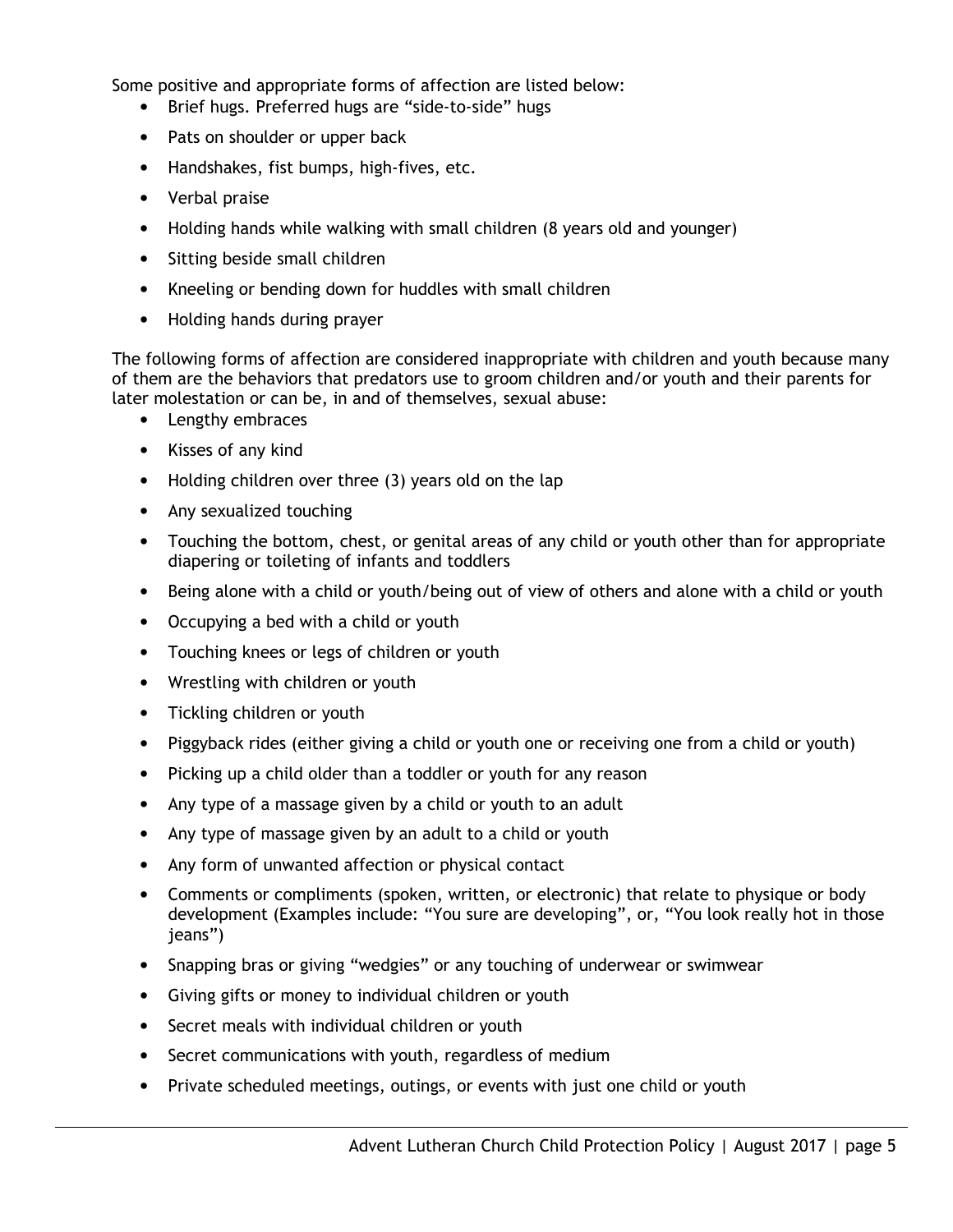#### 9. **Additional Harmful/Inappropriate Behavior**

Inappropriate behaviors and interactions can be detected and stopped. Some behavior may be inherently harmful to children or youth or are the types used by child predators to groom children, youth, and their parents, or may create conditions where abuse can occur more easily. Furthermore, some behaviors and interactions are potentially harmful to children or youth in and of themselves.

Examples include, but are not limited to:

- Using, possessing, distributing, or being under the influence of alcohol, illegal drugs, or the misuse of legal drugs while serving in a leadership role and/or assisting with programs or activities specifically for children or youth.
- Dating or becoming romantically involved with a child or youth, including youth who are 18 years old and not yet graduated from high school.
- Having sexual contact with a child or youth, including youth who are 18 years old and not yet graduated from high school.
- Leaving youth or children unsupervised or giving them an inappropriately-large amount of responsibility.
- Adults sharing with children or youth inappropriate jokes, stories, or personal confessions with children or youth. This includes conversations about their own sexual activities, dreams, and fantasies, or discussing their use of sexually oriented or explicit materials, such as pornography, videos, or materials on or from the internet.
- Dancing, games, skits, or jokes that make fun of a person's socioeconomic reality or sexual orientation.
- Possessing any sexually oriented materials (magazines, cards, videos, films, clothing, etc.) on church property or in the presence of children or youth.
- Using the internet to view or download any sexually oriented materials on church property or in the presence of children or youth.
- Giving gifts or sending special or private communications (in any form) to only certain children or youth.
- Transporting children or youth alone.
- Going over to a child or youth's home when parent(s)/guardian(s) are not home or expected to be home.
- Leaving one adult alone with one child or youth at any time (even when waiting for a parent who is running late to pick up the child or youth).
- Asking a youth to transport another youth or child.
- Adults meeting alone with a youth or child in a private location, including rooms/offices in the church, a home, hotel room, cabin, etc.
- Housing one adult with one child or youth at a camp, youth gathering, or other overnight event.
- Programs for infants and children should have procedures to ensure that children are released only to their parent(s)/legal guardian(s) or those designated by them.
- Sleeping in the same bed, sleeping bag, tent, hotel room or other room with children or youth unless the adult is an immediate family member of all children or youth in the tent, hotel, or other room. It is preferred that even immediate family members have their own rooms. It is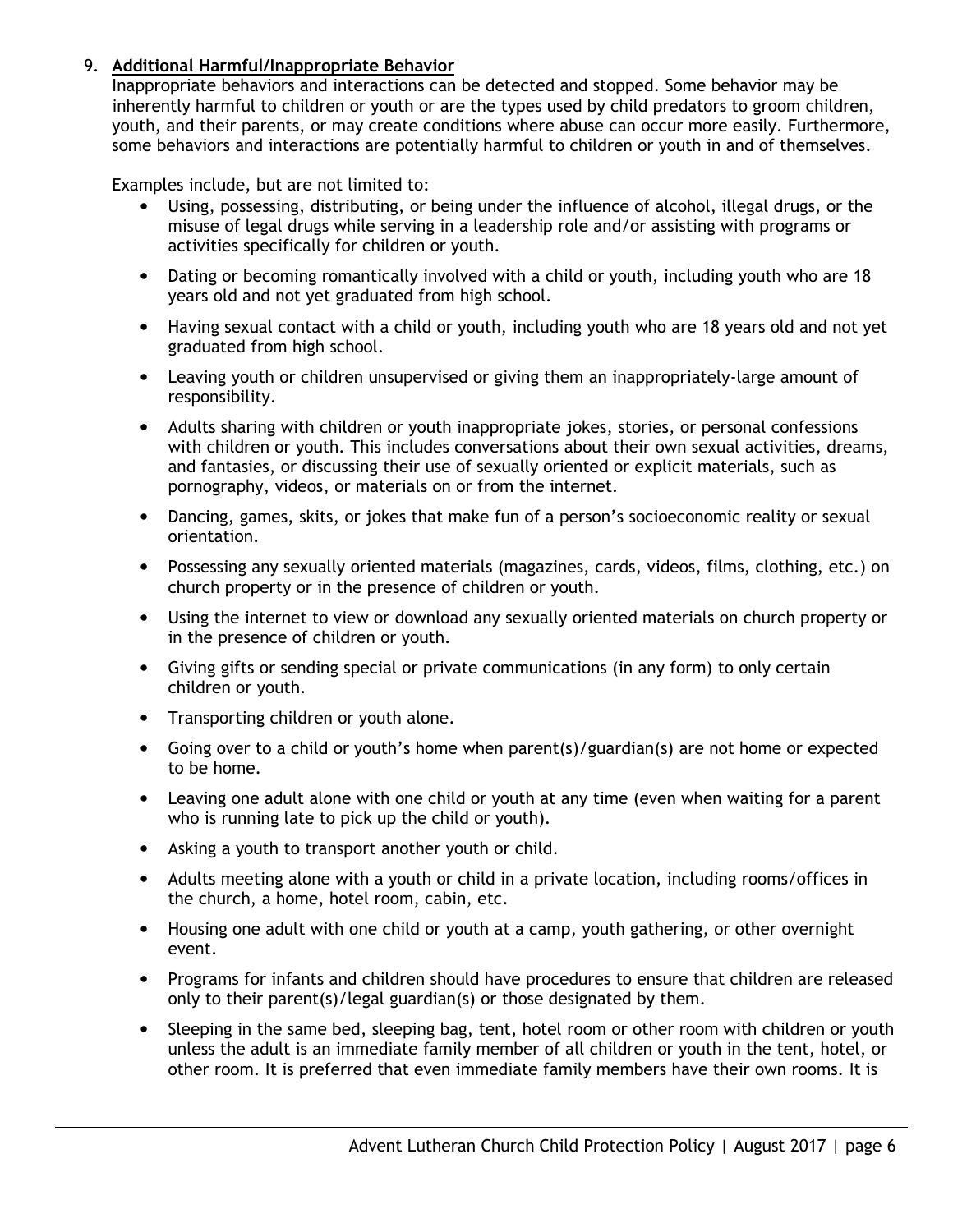acceptable to have multiple adults sleeping with multiple children or youth participating in one open space, such as a church basement or camp lodge.

- Dressing, undressing, bathing, or showering in the presence of children or youth.
- Using physical punishment in any way for behavior management of children and youth. No form of physical discipline is acceptable. This prohibition includes spanking, slapping, pinching, hitting, or any other physical force. Physical force may only be used to stop a behavior that may cause immediate harm to the individual or to a child, youth, or others.
- Using harsh language, degrading punishment, or mechanical restraint such as rope or tape, for behavior management.
- Participating in, or allowing others, to conduct any hazing activities relating to children's or youth ministries or camp activities.

#### 10. **Electronic Communication (Social media, email, text, etc.)**

Social media, text messages, and other forms of electronic communication are powerful tools that are considered essential when "doing" ministry with and for all ages. Most youth have access to at least one form of electronic communication in addition to text messaging, virtually all parents have at least an email address, and, increasingly, children have access to smart phones and text messaging. While this increase in access to electronic communication platforms provides incredible opportunities to connect with children and youth in quick, efficient, and effective ways, it also increases the opportunities for these mediums to be used inappropriately. To minimize the risk of misuse of electronic communication between volunteers and youth, the following should be observed:

- Volunteers and church staff should not initiate a request to "friend", "follow", "add", etc., a child or youth. If a child or youth requests to be your "friend", "follows", or "adds" you on a social media platform, a volunteer or staff member may accept the friend request, follow, or add the child or youth.
- Whenever possible, volunteers and church staff should "friend", "follow", or "add" a child or youth's parent(s)/guardian(s) if the child or youth "friends", "follows", or "adds" her/him. This allows parents to see the same things that their daughter/son will see on the volunteer's/staff member's profile/feed/story, and promotes a culture of transparency between the volunteer/staff member and parent(s)/guardian(s).
- One-on-one messaging, whether on social media, via text message, or through email, between volunteers/church staff and children or youth should be discouraged except for brief messages which relate to specific questions. It is preferred that such communications take place via the official Advent Lutheran Church social media pages and/or group messaging tool(s).
- Before pictures or videos of any children or youth are posted on Advent Lutheran Church's social media pages or website, volunteers/church staff should ensure that parents/guardians have signed a photo/video release.
	- o Pictures/videos should not be posted on personal social media pages by volunteers/church staff, but only on official Advent Lutheran Church pages and/or website.
	- o Posting the names of children and youth is discouraged. If names are used, only first names should ever be posted online.
	- $\circ$  Volunteers and staff should ensure that geo-location tags are removed/disabled from pictures and videos prior to posting them.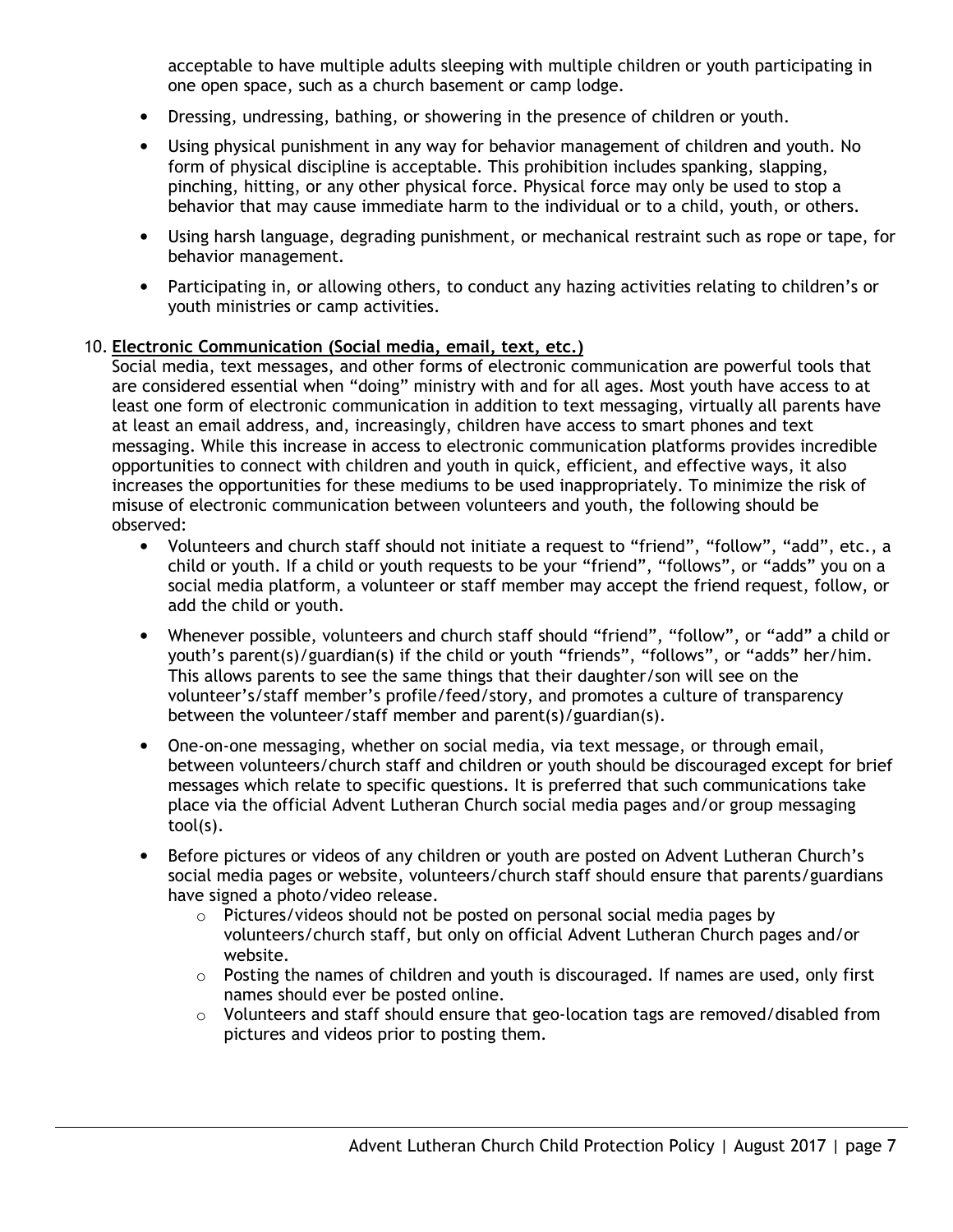#### 11. **Monitoring and Supervision of Programs**

The monitoring and supervision of programs and activities involving children or youth is important for safeguarding children and youth and involves several aspects.

- It is strongly preferred that at least two non-related adults are present at every program or activity involving children or youth. One of these adults must be screened and eligible to transport children and youth as defined in section 4, bullet point 7.
	- $\circ$  When both male and female children or youth are participating in the program or activity, every effort should be made to ensure both a male and female adult is present.
- There must be two adults present at all overnight activities. If there are both male and female children or youth present, then there must be at least one male and one female adult present.
- If it is not possible for two adults to be present at an activity or program, there must, at all times, be a minimum of two children or youth present. Volunteers are never to be alone with a child or youth.
- Ratios of children and youth to adults is an important component of this policy that helps ensure it is followed:
	- o For infants and children less than age 3: 1 adult to 4 children
	- $\circ$  For ages 3-3<sup>rd</sup> grade: 1 adult to 6 children
	- $\circ$  For 4<sup>th</sup>-12<sup>th</sup> grade: 1 adult to 10 children/youth
- Volunteers should arrive at least 15 minutes before a scheduled activity. They must remain at the program or activity until all children and/or youth have been picked up by an authorized person. This helps ensure there are at least 2 adults present at all times.
- Children in  $5<sup>th</sup>$  grade and younger should never be released to find their parent(s) in the church parking lot.
- All programs and activities involving children and youth should maintain an attendance record for every function. This includes Sunday school classes, confirmation class, small group meetings, and youth group.
	- $\circ$  The date of the function, along with the names of all children/youth participants, as well as the volunteer(s) and staff present should be included on the attendance log.
- Volunteers should prepare an Injury Report whenever an injury occurs during a ministry function. This form should be given to the program or pastoral staff responsible for the ministry area.

#### 12. **Action Plans**

- Confidentiality
	- $\circ$  When a child or youth asks you (volunteer and/or staff member) if you can keep a secret, you should tell them that you are not able to make that commitment. Assure them that you care about them and that you want to hear what they have to say. This includes abuse, suicide threats, or information regarding crimes.
- When abuse is suspected:
	- o Document concerns
	- $\circ$  Any perceived inappropriate conduct or relationship between a volunteer or staff member and a child or youth should immediately be reported to the pastoral/program staff member responsible for the ministry and/or one of the pastors.
	- $\circ$  If someone has reason to believe or suspects that a child or youth has been maltreated, or is at risk of being neglected, physically abused or sexually abused, they must immediately inform a program staff or pastor, who will assist in reporting the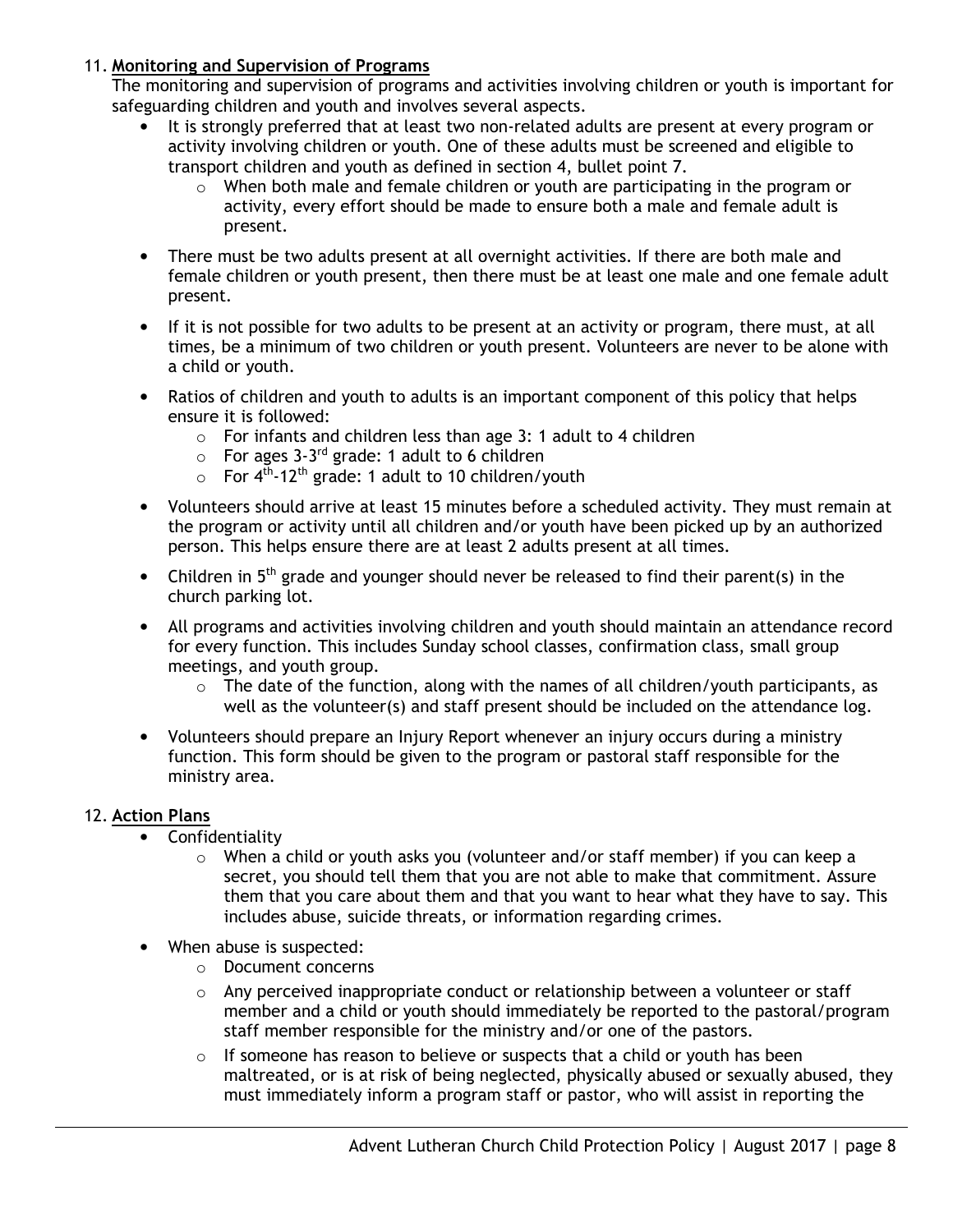information. Any person making a voluntary or mandatory report will be immune from liability if s/he is acting in good faith.

- $\circ$  If the reporting party wishes to remain anonymous, the report should be made in the presence of an attorney or other independent witness.
- The following guidelines will be followed in the case of an allegation of abuse:
	- $\circ$  A policy administrator and/or pastor or the church council president will report the incident(s) or allegation(s) to Advent Lutheran Church's legal counsel, insurance company, and Central States Synod officials. Only police or professionals familiar with investigating such allegations should handle an in-depth investigation. Advent Lutheran Church will arrange for an external investigation to begin promptly and provide full assistance to the investigator.
	- $\circ$  If an allegation of abuse is made against a Rostered Leader (pastor or deacon), Advent Lutheran Church's policy administrators or church council president should report the allegation to the Central States Synod and cede the responsibility of the process to synodical authorities.
	- o With the assistance of Advent Lutheran Church's legal counsel and/or insurance company, the proper civil and/or criminal authorities will be contacted.
	- $\circ$  Advent Lutheran Church's Child Protection Policy Administrators will ensure the records of the accused are accessible and up-to-date. These records should include their Volunteer Information Form (Appendix B), Criminal Background Check Authorization (Appendix C), and their completed Criminal Background Check document.
	- $\circ$  Advent Lutheran Church's legal counsel should be present while answering any investigative questions by the police and/or social service authorities.
	- $\circ$  The accused will not be notified of the allegations against him/her until the safety of the alleged victim is secured and an investigator has been selected.
	- $\circ$  The accused will be treated with dignity and respect. Any volunteer or staff member accused of abuse should be suspended of their duties and asked not to come onto Advent Lutheran Church property until the investigation is completed and the allegation(s) are resolved.
	- $\circ$  All efforts made in handling the incident(s)/allegation(s) will be documented.
	- $\circ$  Advent Lutheran Church will obtain a written report from the investigator summarizing the findings. With the assistance of legal counsel and/or the insurance company, the policy administrators will determine appropriate corrective and/or disciplinary action to take, including following up with the alleged victim, the victim's family or legal guardian, and the accused party.

#### 13. **Response to the Public and Media**

- Advent Lutheran Church's Senior Pastor and/or legal counsel will be the spokesperson for Advent Lutheran Church regarding abuse allegations. This person will speak to the media and congregation as necessary in a discreet, informed, and diplomatic manner. Only one person should speak on behalf of Advent Lutheran Church on any given case.
- The details of an accusation will not be spelled out or shared with the media or public.
- The release of information to the press or public is to be handled with extreme care. No public releases or statements should be made until Advent Lutheran Church's legal counsel has been consulted and reviews the wording of said statements or releases. Every effort should be made to safeguard the privacy of all parties and the identities of the alleged victim(s).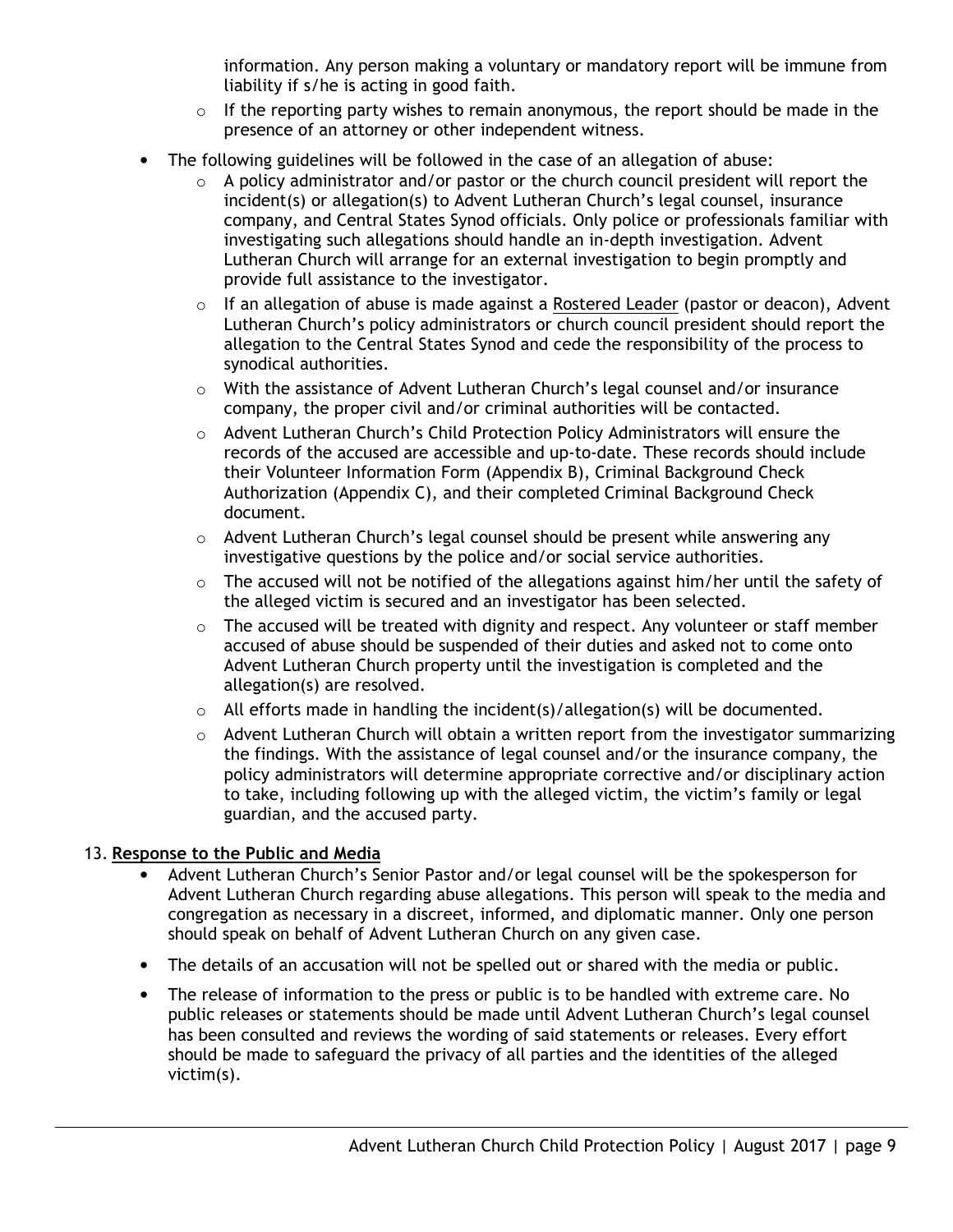#### 14. **Questions and Answers Regarding the Child Protection Policy**

### **Q: What happens with my Volunteer Application and Background Check documents once they are obtained by the church?**

A: A file is created for each person who applies to be a volunteer for children and/or youth ministries at Advent Lutheran Church. All application materials and results of background checks are the property of Advent Lutheran Church and will be retained, regardless of whether a volunteer applicant is accepted or denied. These files are kept in a secure location, and only the Child Protection Policy Administrators, Advent's legal counsel, and Advent's insurance company have access to this information.

## **Q: How are the results of my background records check communicated?**

A: If no "red flags" are returned, the ministry leader(s) will simply be told that they are able to begin utilizing you as a volunteer, and s/he will be responsible for following up with you. If there are "red flags", you may be contacted by a Policy Administrator with clarifying questions about the result(s), or you may be contacted in writing that your application to work with children and/or youth was denied. Under the Federal Credit Reporting Act, you may request a copy of the background check results.

### **Q: What are the expectations regarding a child to/from a church-sponsored event?**

A: Church staff and volunteers will not transport a child or youth in a vehicle without another individual present, unless there is a verifiable emergency that requires immediate transportation and no one is available to accompany that staff person/volunteer.

#### **Q: I am 18 years old. Am I allowed to transport others my age or younger to/from a churchsponsored event?**

A: No. Only those who are at least 24 years old, have valid Kansas auto insurance, have had an active driver's license for the last three (3) consecutive years, and, at minimum, five (5) years' experience driving are eligible to transport children/youth to/from a church-sponsored event.

#### **Q: I am an adult and plan to offer my services to drive children/youth on a church-sponsored "day trip". Do I have to submit to a Motor Vehicle Records search?**

- A: Yes. Only individuals whose Motor Vehicle Records search has shown an acceptable driving record are authorized to transport children/youth for a church-sponsored event.
- **Q: What should I do if a parent/guardian fails to show up to pick up their daughter/son after youth group or some other church event? Can I take the child/youth home?**
- A: You should first call or text the parent. If you cannot reach the parent, contact the staff person in charge of your ministry area. Together you can give the child/youth a ride home.
- **Q: A child has come to the last two events you volunteered at with bruises on their arm. When asked about it, s/he said they were riding their bike and fell. What should you do?**
- A: You should contact the church staff person responsible for your ministry area.
- **Q: You notice an adult spending time alone with a child/youth at church. You know the parent of the child/youth, but are unsure of the relationship between the adult and the child/youth. What should you do?**
- A: If the parent is nearby, be willing to voice your concerns to the parent directly and discreetly. If the parent is not nearby, notify the Director of Youth Ministries and/or one of the pastors.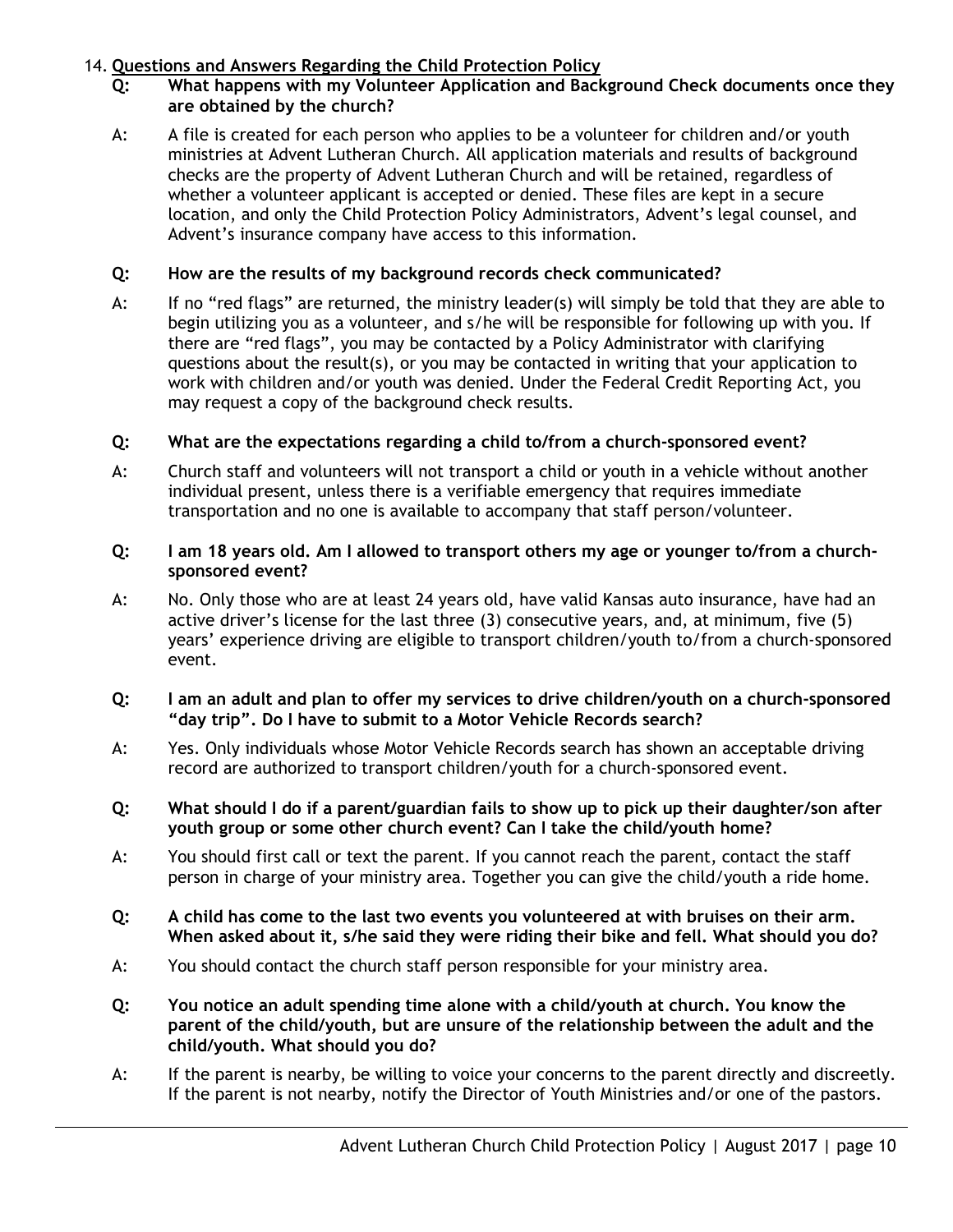#### **APPENDIX A**

## **Advent Lutheran Church Child Protection Policy Policy Administrators Current as of July 24, 2017**

Rev. Susan Langhauser Senior Pastor 913.681.2074 (office) 913.226-0240 (cell) langhauser2001@hotmail.com

Rev. Nate Haaland Associate Pastor 913.681.2074 (office) 913.904.8337 (cell) nhaaland@adventolathe.org

Adam Erickson Director of Youth Ministries 913.681.2074 (office) 913.251.2768 (cell) aerickson@adventolathe.org

Wendy Nieman Church Administrator 913.681.2074 (office) 913.579.8513 (cell) wnieman@adventolathe.org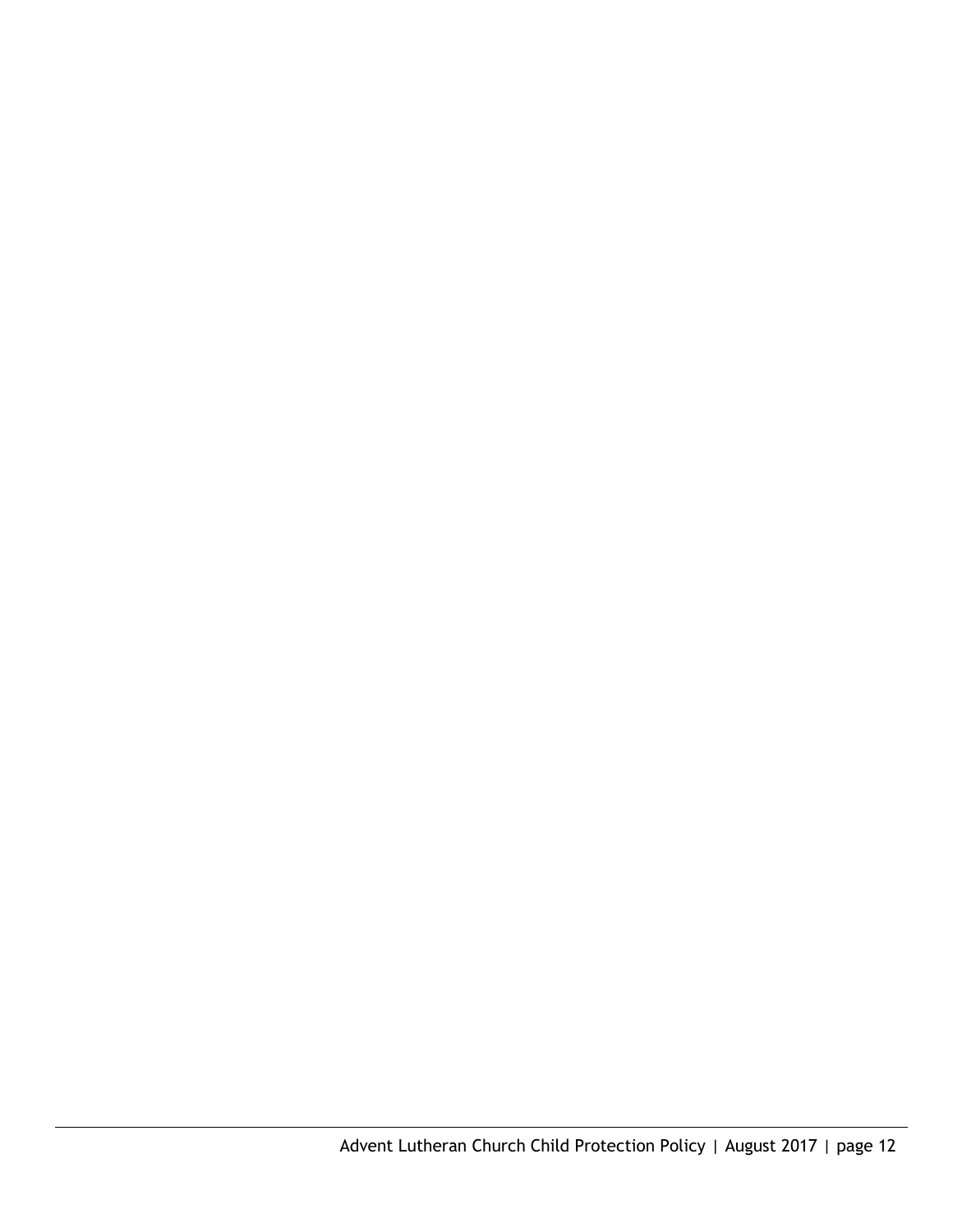

**APPENDIX B** 

# Lutheran<br>
Church<br> **CANT** Volunteer Information Form

 **(Confidential)**

|                                        | Address: 21p: 21p:                                                                                                                                                                                                                                                                                                         |           |  |
|----------------------------------------|----------------------------------------------------------------------------------------------------------------------------------------------------------------------------------------------------------------------------------------------------------------------------------------------------------------------------|-----------|--|
|                                        | Home Phone:________________________Cell Phone:__________________________________ Work Phone:__________________                                                                                                                                                                                                             |           |  |
|                                        |                                                                                                                                                                                                                                                                                                                            |           |  |
| Date of Birth: _______________________ |                                                                                                                                                                                                                                                                                                                            |           |  |
|                                        | Previous Address(es) in the last 5 years:<br><u> and the contract of the contract of the set of the set of the set of the set of the set of the set of the set of the set of the set of the set of the set of the set of the set o</u><br>,我们也不会有什么。""我们的人,我们也不会有什么?""我们的人,我们也不会有什么?""我们的人,我们也不会有什么?""我们的人,我们也不会有什么?""我们的人 |           |  |
|                                        | ,我们也不会有什么。""我们的人,我们也不会有什么?""我们的人,我们也不会有什么?""我们的人,我们也不会有什么?""我们的人,我们也不会有什么?""我们的人<br>Occupation: New York Contract to the Contract of the Contract of the Contract of the Contract of the Contract of the Contract of the Contract of the Contract of the Contract of the Contract of the Contract of the Contract          |           |  |
|                                        |                                                                                                                                                                                                                                                                                                                            |           |  |
|                                        |                                                                                                                                                                                                                                                                                                                            |           |  |
|                                        |                                                                                                                                                                                                                                                                                                                            |           |  |
|                                        |                                                                                                                                                                                                                                                                                                                            |           |  |
|                                        |                                                                                                                                                                                                                                                                                                                            |           |  |
|                                        | ,我们也不会有什么。""我们的人,我们也不会有什么?""我们的人,我们也不会有什么?""我们的人,我们也不会有什么?""我们的人,我们也不会有什么?""我们的人                                                                                                                                                                                                                                           |           |  |
|                                        |                                                                                                                                                                                                                                                                                                                            |           |  |
|                                        | What skills would you bring to this program?<br><u> What skills would you bring to this program?</u>                                                                                                                                                                                                                       |           |  |
|                                        | Do you have experience working with children/youth? $\Box$ Yes                                                                                                                                                                                                                                                             | $\Box$ No |  |
|                                        |                                                                                                                                                                                                                                                                                                                            |           |  |
|                                        |                                                                                                                                                                                                                                                                                                                            |           |  |
|                                        |                                                                                                                                                                                                                                                                                                                            |           |  |
|                                        |                                                                                                                                                                                                                                                                                                                            |           |  |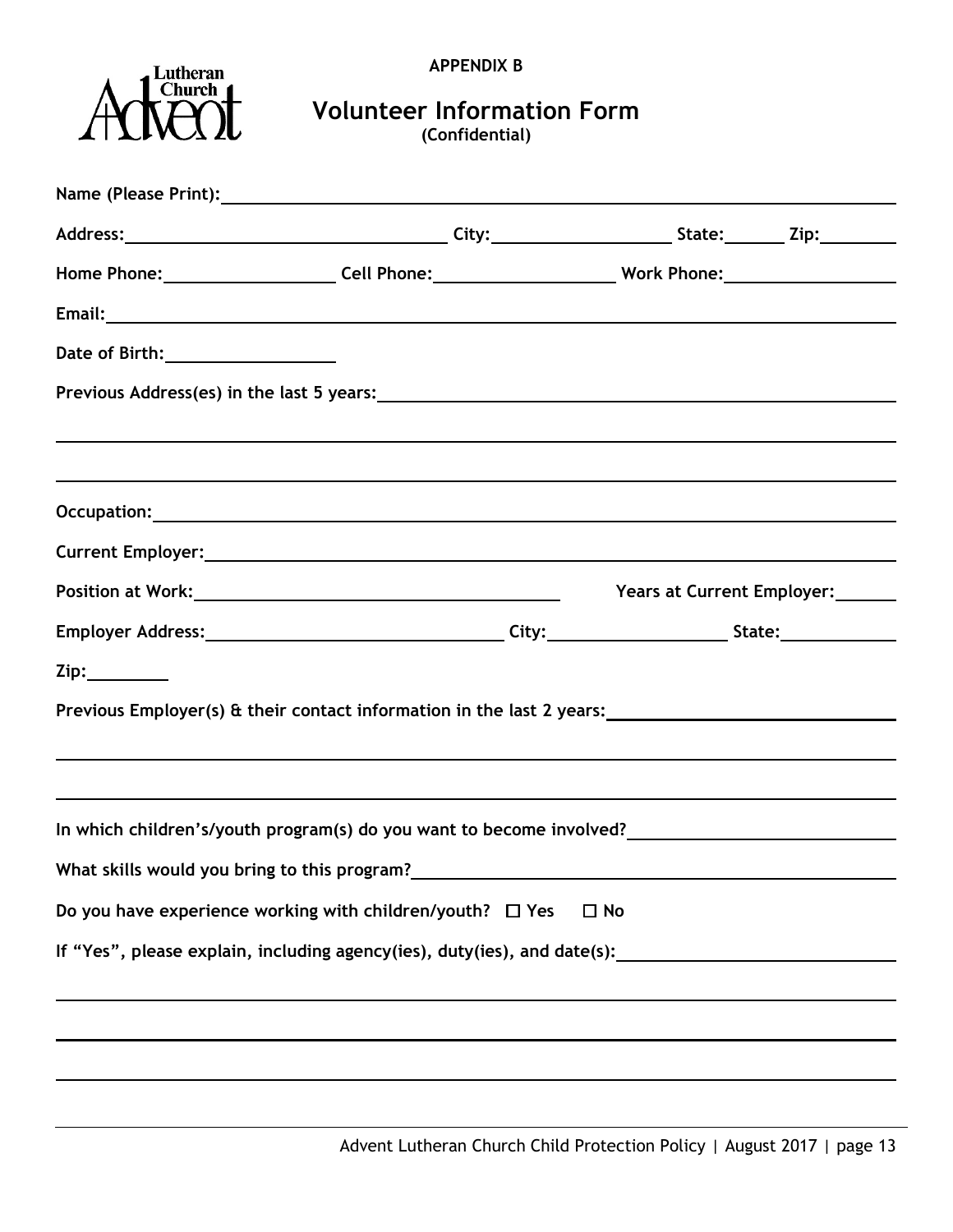- **1. Have you, at any time, been involved in or accused, rightly or wrongly, of sexual abuse, maltreatment, or neglect?**  ☐ **Yes** ☐ **No**
- **2. Have you ever been accused or convicted of possession/sales of a controlled substances or of driving under the influence of alcohol or drugs?**  ☐ **Yes** ☐ **No**
- **3. Are you using illegal drugs?**  ☐ **Yes** ☐ **No**
- **4. Have you been arrested or convicted for any criminal act other than a traffic violation?**  ☐ **Yes** ☐ **No**
- **5. Have you ever been involved romantically or sexually with any student in the youth ministry of Advent Lutheran Church, or had sexual relations with any minor after you became an adult?**  ☐ **Yes** ☐ **No**
- **6. Have you ever been a victim of any form of child abuse?**  ☐ **Yes** ☐ **No**
- **7. If your answer to #6 is "yes", would you like to speak to a pastor or counselor?**  ☐ **Yes** ☐ **No**
- **8. Have you ever gone through treatment for alcohol or drug abuse?**  ☐ **Yes** ☐ **No**
- **9. Have you ever been asked to step away from ministry or work with students or children in any setting, paid or volunteer?**  ☐ **Yes** ☐ **No**
- **10.Is there anything from your past, or current, life situation that might be a problem if we found out about it later?**

☐ **Yes** ☐ **No** 

**If the answer to any of the above questions is "yes", please attach a full, written explanation. These will be discussed confidentially with you at a future date.** 

#### **References**

**Please provide the names and contact information for three (3) people who know you well and your ability to work with children/youth. Please do not list family.** 

| Name/Relationship | <b>Email Address</b> | <b>Phone Number</b> |
|-------------------|----------------------|---------------------|
| Name/Relationship | <b>Email Address</b> | <b>Phone Number</b> |
| Name/Relationship | <b>Email Address</b> | <b>Phone Number</b> |

Advent Lutheran Church Child Protection Policy | August 2017 | page 14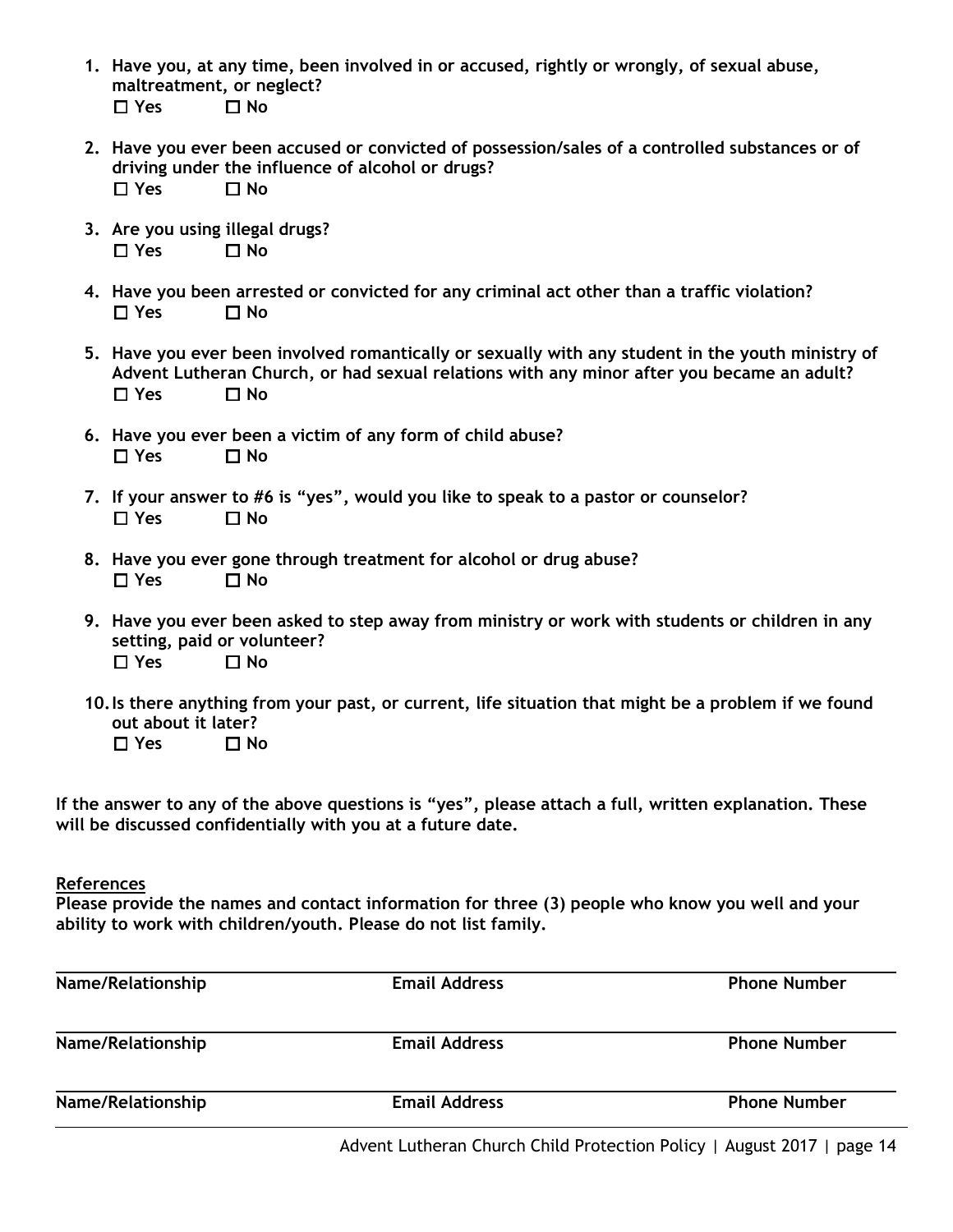**I understand the Child Protection Policy of Advent Lutheran Church and agree to be bound by the expectations contained herein.** 

☐ **Yes** ☐ **No Initial Here:** 

#### **Authorization and Release**

I, the undersigned, give my authorization to Advent Lutheran Church representatives to verify the information on this form. Advent Lutheran Church may contact my references, former congregation(s), and appropriate government agencies as deemed necessary in order to verify my suitability as a church children and/or youth ministry worker. I am willing to submit to Advent Lutheran Church any and all background checks they may deem necessary, including identity verification, criminal database search, sex offender registry search, county court record search, and/or motor vehicle record search. I authorize any references, pastors, youth directors, agencies, congregational representatives, etc. to give Advent Lutheran Church any information (including opinions) that they may have regarding my character and fitness for children/youth ministry. I hereby release any individual, agency, congregation, youth organization, charity, employer, reference, or any other person or organization, including record custodians, both collectively and individually, from any and all liability for damages of whatever kind or nature which may exist at any time to me, my heirs, or family, on account of compliance, or any attempts to comply, with this authorization, excepting only the communication of knowingly false information. I waive any right that I may have to inspect any information provided about me by any person or organization identified by me in this application.

Should my application be accepted, I agree to be bound by the Child Protection Policy of Advent Lutheran Church, as well as any future policies that may be enacted by Advent Lutheran Church, the Central States Synod of the Evangelical Lutheran Church in America, and/or the Evangelical Lutheran Church in America. I also agree to refrain from conduct unbecoming a Christian in the performance of my services on behalf of Advent Lutheran Church. If I violate these guidelines, I understand that my volunteer status may be terminated. By signing this application, I state that **all of the information contained in this application is correct to the best of my knowledge.**

I further state that **I HAVE CAREFULLY READ THE FOREGOING RELEASE AND KNOW THE CONTENTS THEREOF, AND I SIGN THIS RELEASE AS MY OWN ACT.** This is a legally binding agreement which I have read and understand.

| Applicant's Name (printed) |      |  |
|----------------------------|------|--|
| Applicant's Signature      | Date |  |

Witness Signature (an adult, other than a relative) and the state Date

 $\overline{a}$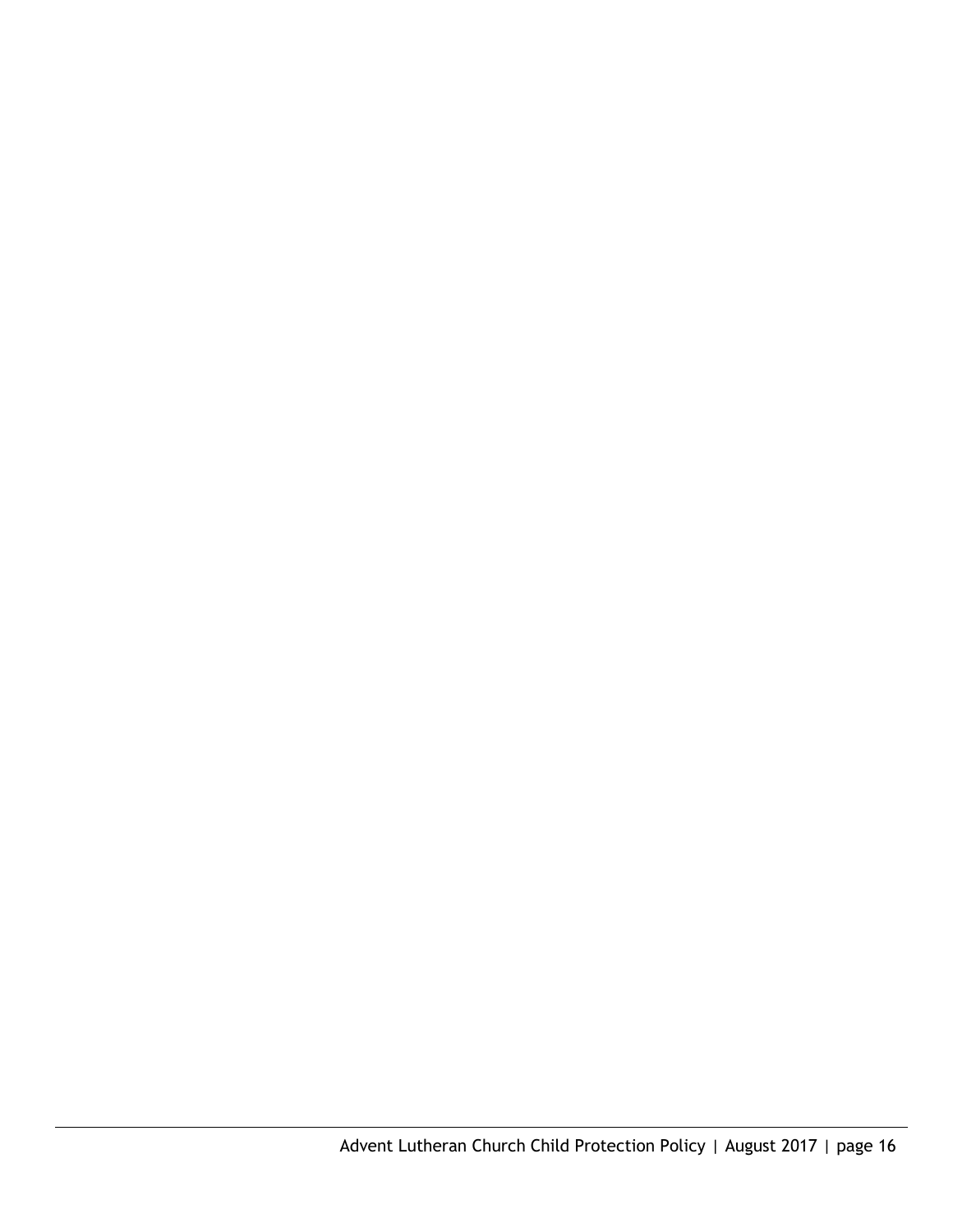#### **Appendix C**

## **VOLUNTEER GENERAL RELEASE FORM**

[IMPORTANT – PLEASE PRINT CLEARLY]

#### **ORGANIZATION: Advent Lutheran Church, 11800 W. 151st Street, Olathe, Kansas, 66062**

\*\*\*\*\*\*\*\*\*\*\*\*\*\*\*\*\*\*\*\*\*\*\*\*\*\*\*\*\*\*\*\*\*\*\*\*\*\*\*\*\*\*\*\*\*\*\*\*\*\*\*\*\*\*\*\*\*\*\*\*\*\*\*\*\*\*\*\*\*\*\*\*\*\*\*\*\*\*\*\*\*\*\*\*\*\*\*\*\*\*\*

| JUDJLLI.                                                                                                                                                                                                                       |                                                                                                                                                                                                                                |                                   |  |
|--------------------------------------------------------------------------------------------------------------------------------------------------------------------------------------------------------------------------------|--------------------------------------------------------------------------------------------------------------------------------------------------------------------------------------------------------------------------------|-----------------------------------|--|
|                                                                                                                                                                                                                                | MI: and the same of the same of the same of the same of the same of the same of the same of the same of the same of the same of the same of the same of the same of the same of the same of the same of the same of the same o | Last: _________________________   |  |
| Maiden or Alias Names Used: University of the Community of the Community of the Community of the Community of the Community of the Community of the Community of the Community of the Community of the Community of the Commun |                                                                                                                                                                                                                                |                                   |  |
| Social Security Number:<br><u> </u>                                                                                                                                                                                            |                                                                                                                                                                                                                                |                                   |  |
|                                                                                                                                                                                                                                |                                                                                                                                                                                                                                |                                   |  |
|                                                                                                                                                                                                                                |                                                                                                                                                                                                                                |                                   |  |
|                                                                                                                                                                                                                                | State:______________                                                                                                                                                                                                           | Zip Code: _______________________ |  |
|                                                                                                                                                                                                                                |                                                                                                                                                                                                                                |                                   |  |

## **NOTICE AND ACKNOWLEDGEMENT**

[IMPORTANT – PLEASE READ CAREFULLY BEFORE SIGNING]

#### NOTICE REGARDING BACKGROUND INVESTIGATION

Advent Lutheran Church may obtain information about you from a consumer reporting agency for volunteer purposes. Thus, you may be the subject of a "consumer report" and/or an "investigative consumer report" which may include information about your character, general reputation, personal characteristics, and/or mode of living, and which can involve personal interviews with sources such as your neighbors, friends, or associates. These reports may be obtained at any time after receipt of your authorization and, if you are accepted to volunteer, throughout your volunteer period. You have the right, upon written request made within a reasonable time after receipt of this notice, to request disclosure of the nature and scope of any investigative consumer report. Please be advised that the nature and scope of the most common form of investigative consumer report obtained with regard to applicants for employment is an investigation into your education and/or employment history conducted by **Clear Investigative Advantage LLC, 3000 Internet Blvd., Suite 610, Frisco TX 75034, Tel. 888-242-2503** or another outside organization. The scope of this notice and authorization is all-encompassing, however, allowing Advent Lutheran Church to obtain from any outside organization all manner of consumer reports and investigative consumer reports now and, if you are accepted to volunteer, throughout the course of your volunteer period to the extent permitted by law. As a result, you should carefully consider whether to exercise your right to request disclosure of the nature and scope of any investigative consumer report.

New York applicants or employees only: You have the right to inspect and receive a copy of any investigative consumer report requested by Advent Lutheran Church by contacting the consumer reporting agency identified above directly.

#### ACKNOWLEDGEMENT AND AUTHORIZATION

I acknowledge receipt of the NOTICE REGARDING BACKGROUND INVESTIGATION and A SUMMARY OF YOUR RIGHTS UNDER THE FAIR CREDIT REPORTING ACT and certify that I have read and understand both of those documents. I hereby authorize the obtaining of "consumer reports" and/or "investigative consumer reports" at any time after receipt of this authorization and, if I am accepted to volunteer, throughout my volunteer period. To this end, I authorize, without reservation, any law enforcement agency, administrator, state or federal agency, institution, school or university (public or private), information service bureau, employer, or insurance company to furnish any and all background information requested by **Clear Investigative Advantage** or another outside organization acting on behalf of Advent Lutheran Church, and/or Advent Lutheran Church itself. I agree that a facsimile ("fax") or photographic copy of this Authorization shall be as valid as the original.

Minnesota and Oklahoma applicants or employees only: Please check this box □ if you would like to receive a copy of a consumer report if one is obtained by the Company.

California applicants or employees only: By signing below, you also acknowledge receipt of the NOTICE REGARDING BACKGROUND INVESTIGATION PURSUANT TO CALIFORNIA LAW. Please check this box □ if you would like to receive a copy of an investigative consumer report or consumer credit report if one is obtained by Advent Lutheran Church at no charge whenever you have a right to receive such a copy under California law.

**Signature:** Date: **Date:** Date: **Date: Date: Date: Date: Date: Date: Date: Date: Date: Date: Date: Date: Date: Date: Date: Date: Date: Date: Date: Date: Date: Date: Date: Date** 

**SUBJECT:** 

Advent Lutheran Church Child Protection Policy | August 2017 | page 17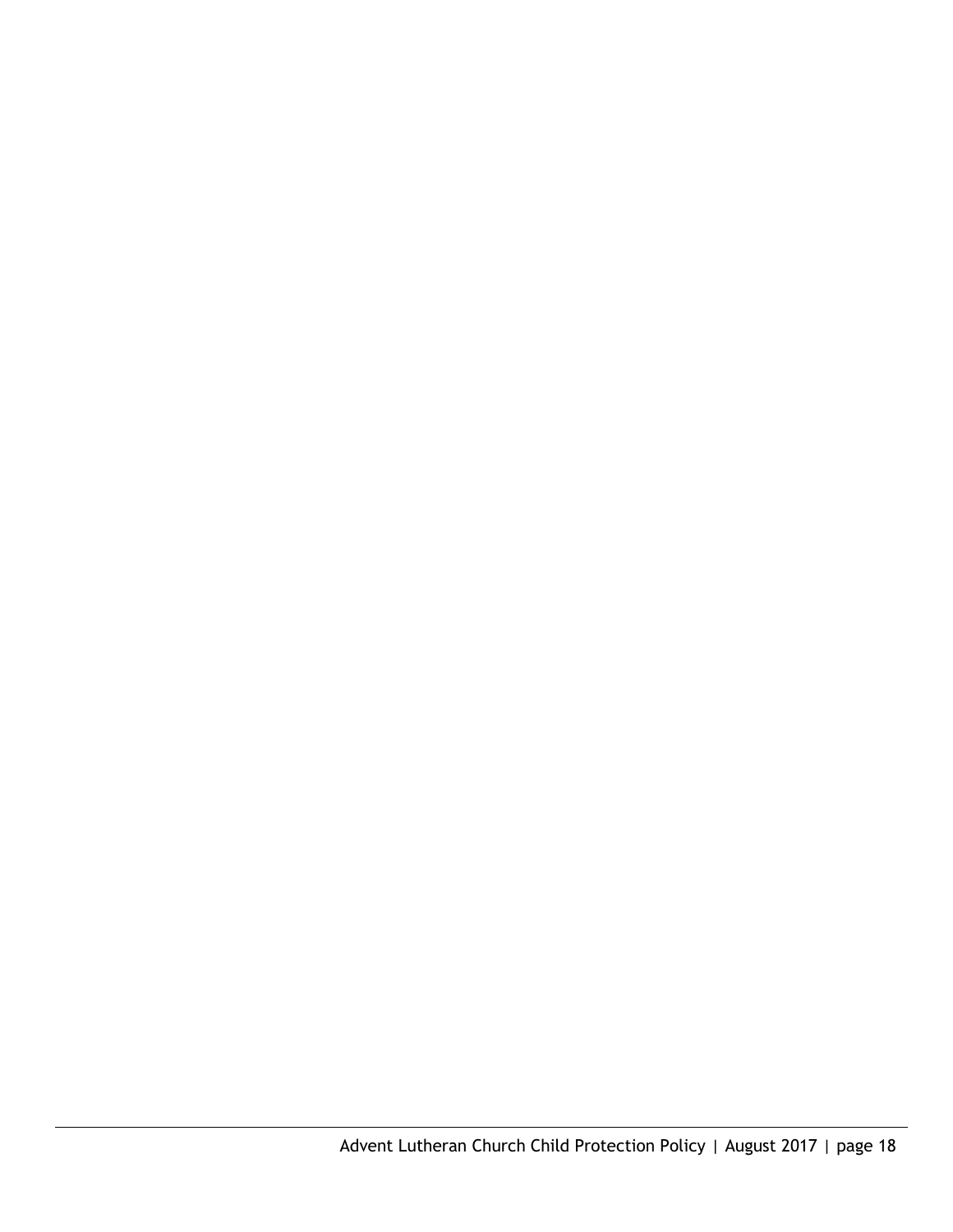*Para información en español, visite* www.ftc.gov/credit *o escribe a la FTC Consumer Response Center, Room 130-A 600 Pennsylvania Ave. N.W., Washington, D.C. 20580.* 

### **A Summary of Your Rights Under the Fair Credit Reporting Act**

 The federal Fair Credit Reporting Act (FCRA) promotes the accuracy, fairness, and privacy of information in the files of consumer reporting agencies. There are many types of consumer reporting agencies, including credit bureaus and specialty agencies (such as agencies that sell information about check writing histories, medical records, and rental history records). Here is a summary of your major rights under the FCRA. **For more information, including information about additional rights, go to** www.ftc.gov/credit **or write to: Consumer Response Center, Room 130-A, Federal Trade Commission, 600 Pennsylvania Ave. N.W., Washington, D.C. 20580.** 

- **You must be told if information in your file has been used against you.** Anyone who uses a credit report or another type of consumer report to deny your application for credit, insurance, or employment – or to take another adverse action against you – must tell you, and must give you the name, address, and phone number of the agency that provided the information.
- **You have the right to know what is in your file.** You may request and obtain all the information about you in the files of a consumer reporting agency (your "file disclosure"). You will be required to provide proper identification, which may include your Social Security number. In many cases, disclosure will be free. You are entitled to a free disclosure if:
	- $\circ$  a person has taken adverse action against you because of information in your credit report;
	- $\circ$  vou are the victim of identity theft and place a fraud alert in your file;
	- o your file contains inaccurate information as a result of fraud;
	- o you are on public assistance;
	- $\circ$  you are unemployed but expect to apply for employment within 60 days.

In addition, by September 2005 all consumers will be entitled to one free disclosure every 12 months upon request from each nationwide credit bureau and from nationwide specialty consumer reporting agencies. See www.ftc.gov/credit for additional information.

- **You have the right to ask for a credit score.** Credit scores are numerical summaries of your creditworthiness based on information from credit bureaus. You may request a credit score from consumer reporting agencies that create scores or distribute scores used in residential real property loans, but you will have to pay for it. In some mortgage transactions, you will receive credit score information for free from the mortgage lender.
- **You have the right to dispute incomplete or inaccurate information.** If you identify information in your file that is incomplete or inaccurate, and report it to the consumer reporting agency, the agency must investigate unless your dispute is frivolous. See www.ftc.gov/credit for an explanation of dispute procedures.
- **Consumer reporting agencies must correct or delete inaccurate, incomplete, or unverifiable information.** Inaccurate, incomplete or unverifiable information must be removed or corrected, usually within 30 days. However, a consumer reporting agency may continue to report information it has verified as accurate.
- **Consumer reporting agencies may not report outdated negative information.** In most cases, a consumer reporting agency may not report negative information that is more than seven years old, or bankruptcies that are more than 10 years old.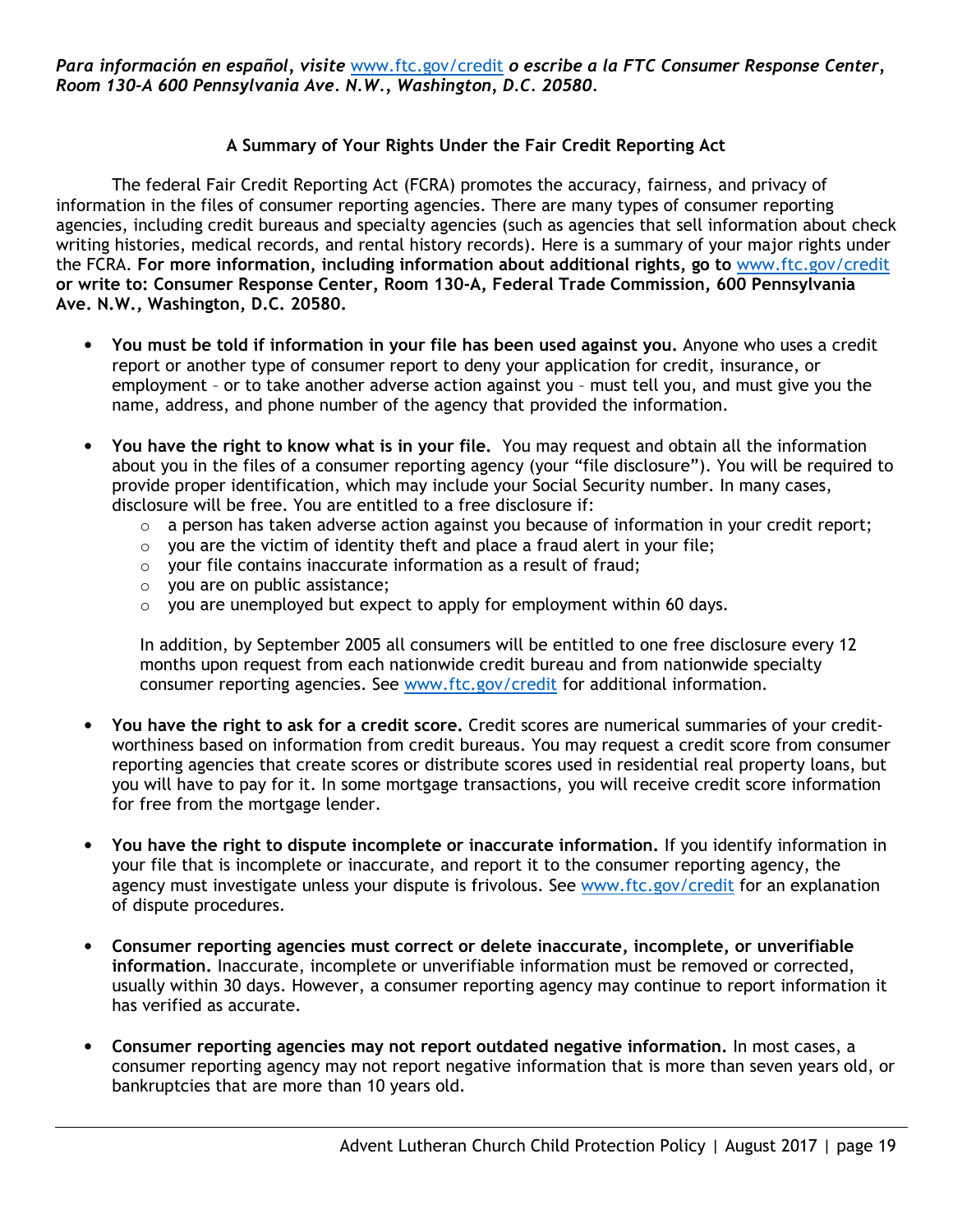- **Access to your file is limited.** A consumer reporting agency may provide information about you only to people with a valid need – usually to consider an application with a creditor, insurer, employer, landlord, or other business. The FCRA specifies those with a valid need for access.
- **You must give your consent for reports to be provided to employers.** A consumer reporting agency may not give out information about you to your employer, or a potential employer, without your written consent given to the employer. Written consent generally is not required in the trucking industry. For more information, go to www.ftc.gov/credit.
- **You may limit "prescreened" offers of credit and insurance you get based on information in your credit report.** Unsolicited "prescreened" offers for credit and insurance must include a toll-free phone number you can call if you choose to remove your name and address from the lists these offers are based upon. You may opt-out with the nationwide credit bureaus at 888-5-OPT-OUT (888-567- 8688) or www.optoutprescreen.com.
- **You may seek damages from violators.** If a consumer reporting agency, or, in some cases, a user of consumer reports or a furnisher of information to a consumer reporting agency violates the FCRA, you may be able to sue in state or federal court.
- **Identify theft victims and active military personnel have additional rights.** For more information, visit www.ftc.gov/credit.

**States may enforce the FCRA, and many states have their own consumer reporting laws. In some cases, you may have more rights under state law. For more information, contact your state or local consumer protection agency or your state Attorney General. Federal enforcers are:** 

| <b>TYPE OF BUSINESS:</b>                                                                                                                 | <b>CONTACT:</b>                                                                                                                                    |  |  |
|------------------------------------------------------------------------------------------------------------------------------------------|----------------------------------------------------------------------------------------------------------------------------------------------------|--|--|
| Consumer reporting agencies, creditors and others not listed below                                                                       | Federal Trade Commission: Consumer Response Center - FCRA<br>Washington, DC 20580 1-877-382-4357                                                   |  |  |
| National banks, federal branches/agencies of foreign banks (word<br>"National" or initials "N.A." appear in or after bank's name)        | Office of the Comptroller of the Currency<br>Compliance Management, Mail Stop 6-6<br>Washington, DC 20219<br>800-613-6743                          |  |  |
| Federal Reserve System member banks (except national banks, and<br>federal branches/agencies of foreign banks)                           | Federal Reserve Board<br>Division of Consumer & Community Affairs<br>Washington, DC 20551 202-452-3693                                             |  |  |
| Savings associations and federally chartered savings banks (word<br>"Federal" or initials "F.S.B." appear in federal institution's name) | Office of Thrift Supervision<br><b>Consumer Complaints</b><br>Washington, DC 20552<br>800-842-6929                                                 |  |  |
| Federal credit unions (words "Federal Credit Union" appear in<br>institution's name)                                                     | National Credit Union Administration<br>1775 Duke Street<br>Alexandria, VA 22314 703-519-4600                                                      |  |  |
| State-chartered banks that are not members of the Federal Reserve<br>System                                                              | Federal Deposit Insurance Corporation<br>Consumer Response Center, 2345 Grand Avenue, Suite 100<br>Kansas City, Missouri 64108-2638 1-877-275-3342 |  |  |
| Air, surface, or rail common carriers regulated by former Civil<br>Aeronautics Board or Interstate Commerce Commission                   | Department of Transportation, Office of Financial Management<br>Washington, DC 20590 202-366-1306                                                  |  |  |
| Activities subject to the Packers and Stockyards Act, 1921                                                                               | Department of Agriculture Office of Deputy Administrator - GIPSA<br>Washington, DC 20250<br>202-720-7051                                           |  |  |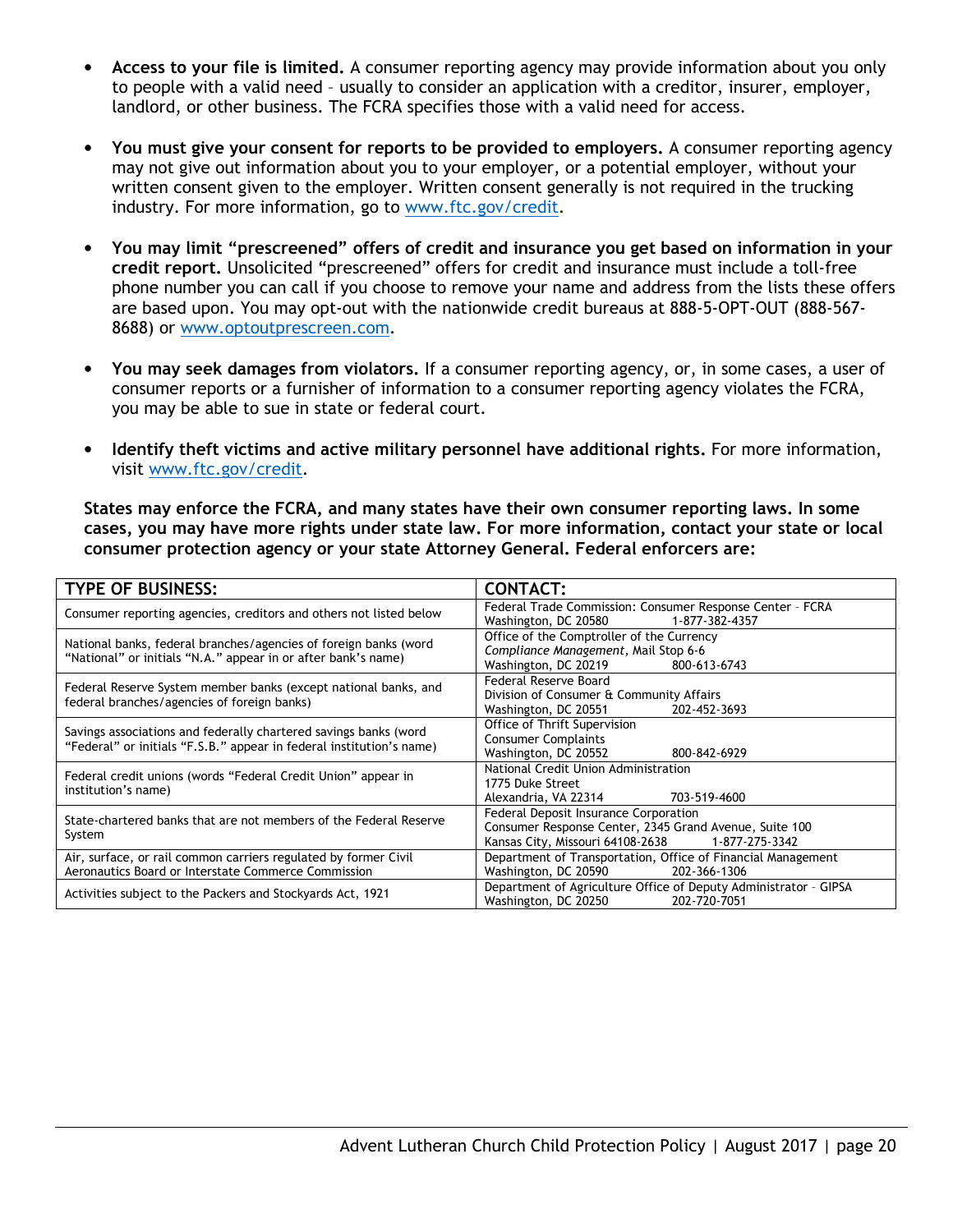#### **Appendix D – Copy 1 (for volunteer's file)**

## **Acknowledgement of Receipt of Advent Lutheran Church Child Protection Policy and Appendices**

I hereby acknowledge that I have received a copy of the Advent Lutheran Church Child Protection Policy. I have read and understand this policy and was given the opportunity to ask questions. I understand my ongoing obligation to comply with all information identified in this document.

I further acknowledge the receipt of Appendices A (Policy Administrator Information), B (Volunteer Information Form), and C (Volunteer General Release Form and Federal Credit Reporting Act Summary of Rights).

| Name (please print):               |                         |      |  |
|------------------------------------|-------------------------|------|--|
|                                    | First / Middle / Last   |      |  |
| <b>Address:</b>                    |                         |      |  |
|                                    | <b>Street</b>           |      |  |
|                                    | City / State / Zip Code |      |  |
| Phone:                             |                         |      |  |
|                                    | Home                    | Cell |  |
|                                    |                         |      |  |
|                                    |                         |      |  |
|                                    |                         |      |  |
| Signature / Date of Policy Receipt |                         |      |  |
|                                    |                         |      |  |
| <b>Witness Name (print)</b>        |                         |      |  |
|                                    |                         |      |  |
|                                    |                         |      |  |

**Witness Signature / Date**